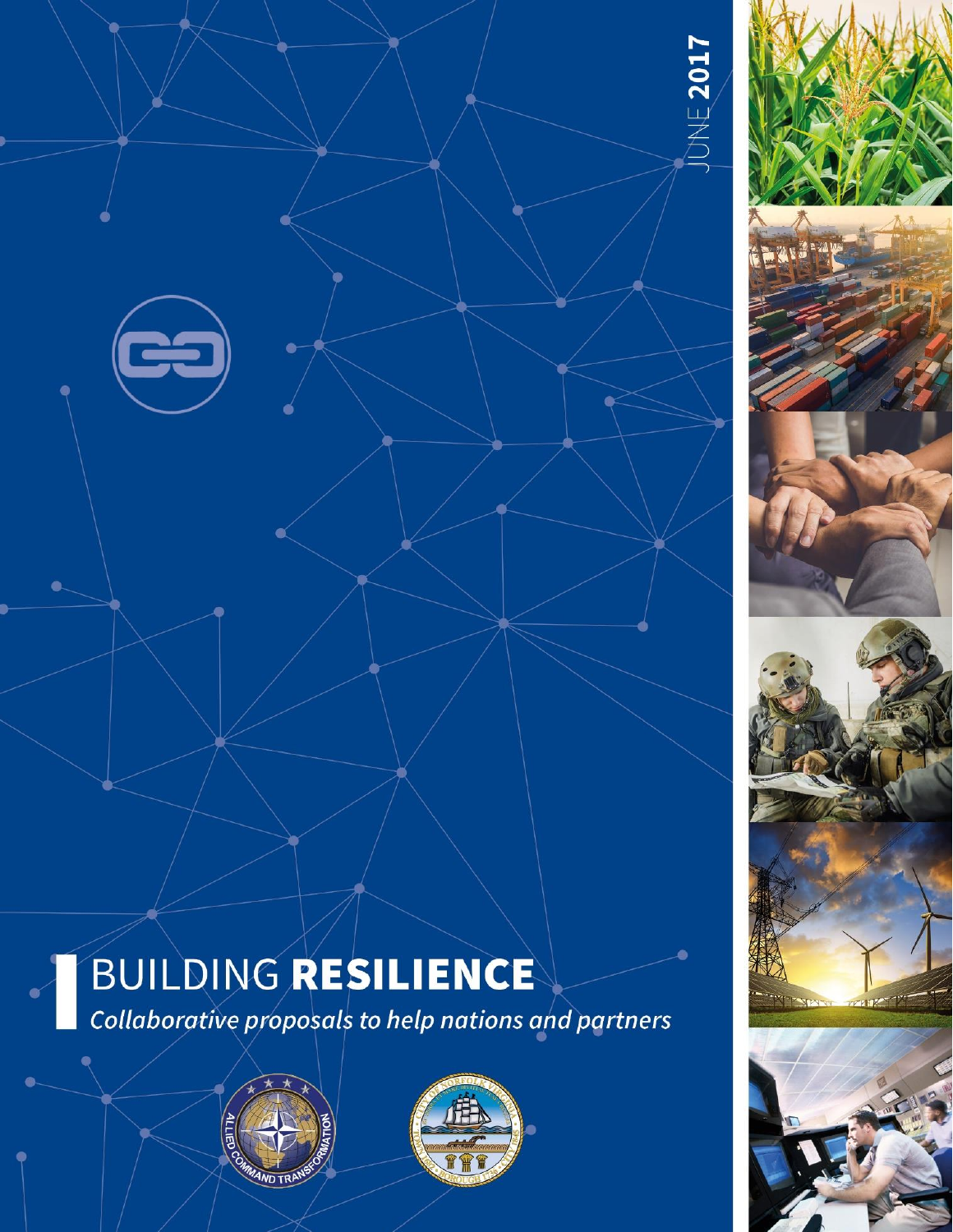



## **INTRODUCTION**

From the 2<sup>nd</sup> to 4<sup>th</sup> May 2017, Supreme Allied Commander Transformation and the Mayor of Norfolk hosted a conference examining "Interdependency in Resilience", supported by leaders from 34 NATO and European Union (EU) nations and more than 30 private sector partners.

Recognising that the modern, global environment is characterised by uncertainty, complexity and ambiguity, building resilience<sup>1</sup> demands persistent interconnectedness between the civil, private and military sectors. The conference was designed to improve understanding and visibility of what resilience means across these sectors; establish knowledge transfer between key stakeholders; and develop actionable proposals to improve mutual collaboration with the nations, EU and other partners to build resilience.

Aim and scope. This paper develops the four key themes outlined in the First Impressions Report.<sup>2</sup> It summarises the key deliverables pertinent to those themes and identifies proposals on how to progress and integrate existing cross-sector work strands - strengthening and expanding the ongoing work by NATO and furthering cooperation with the EU. Some of the proposals are in the form of next steps, whilst others suggest how to operationalise existing strategies, tools and methodologies in the mediumto-long term.

# **THEMES AND PROPOSALS**

 $\ddot{\phantom{a}}$ 

The conference's four plenary sessions synthesised interdependency and connectivity between the civil, private and military sectors, baselined against the work already underway by NATO and the EU towards enhancing resilience. By diversifying and selecting content relevant to all three sectors, the conference increased collective comprehension on how best to harness public-private cooperation and identified risks and opportunities to intensify collaboration between the private and military sectors. The outcome of which should be a clearer picture of strategic risk and where further resourcing or investigation may be required.

Resilience was considered from a number of different perspectives. There was general recognition that governments, organisations and institutions will have to adapt their approach to resilience in order to mitigate a habitual reliance on a 'just in time' society which has become over reliant on the capacity of others to address abnormal crises. There was also widespread acknowledgement of the importance of collaboration, to identify common threats, assess collective vulnerabilities and promote best practice. Both of these perspectives reinforce the ongoing work of NATO's Civil Emergency Planning Committee (CEPC) and its specialised groups.

In addition to improving collective understanding of interdependency across the three sectors, the conference highlighted the importance of understanding how resilience could be built across different levels of society. There was general consensus on the requirement to develop a 'full spectrum' approach focused around the tenets of common understanding and shared awareness, collaboration and best practice. The following analysis captures where a collective approach to resilience may deliver most benefit.

<sup>1</sup> A society's ability to resist and recover easily and quickly from shocks and stresses, combining civilian, economic, commercial and military factors. Resilience is achieved by enhancing preparedness within the civil and private sectors, supported and amplified by military capability and capacity.

 $2$  First Impressions Report – 'Interdependency in Resilience' conference, dated 8 May 2017.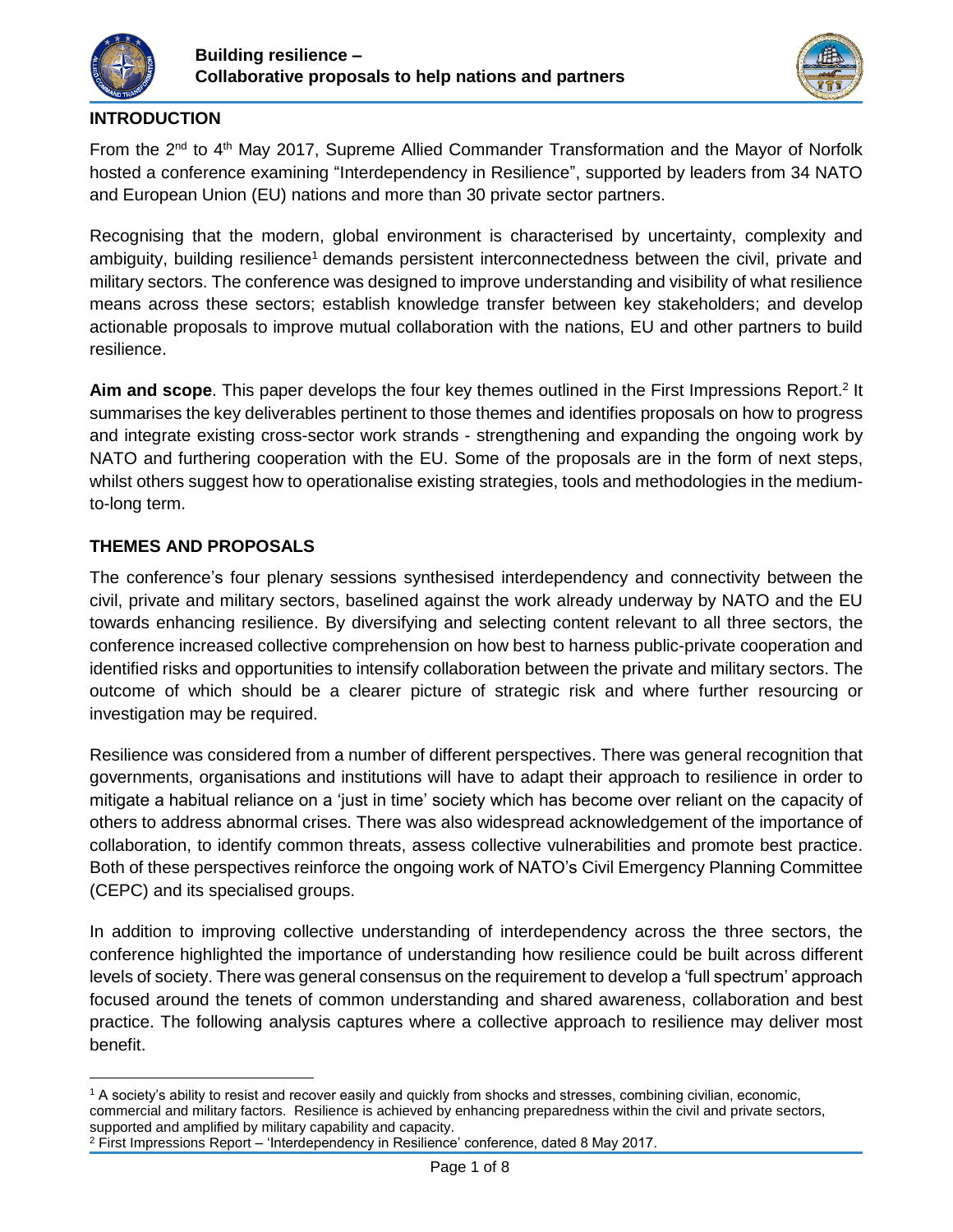

 $\overline{a}$ 



# **Theme 1 - Building Persistence in Resilience**

Building resilience should be considered 'business as usual' and individual entities (nations, cities, organisations, businesses) should conduct critical self-assessments on a regular basis in order to analyse and assess their own strengths and vulnerabilities.<sup>3</sup> Understanding the potential consequences of not mitigating those vulnerabilities should stimulate engagement with experts and partners that may possess relevant knowledge and tools. However, to be effective, this process requires sufficient information sharing. Notwithstanding internal sensitivities and protectionism, building trusted and mutually reinforcing relationships and partnerships will, in the long term, encourage transparency and develop a shared perception of relative threats, risks and opportunities.

NATO's approach to deter, defend and remain resilient to violent, disruptive, or military activities has continued to evolve since the 2014 Wales Summit as part of NATO's  $\blacksquare$ long-term adaptation. Allies have focused on enhancing resilience across a number of areas, such as civil preparedness, cyber, decision-making, logistics and against

### *Elements of building persistence in resilience:*

- *Critical self-assessment*
- *Engaging partners and experts*
- *Information sharing and building trust*
- *Developing compelling societal narrative*

hybrid threats. Whilst national and sector approaches to resilience are important, the modern interconnected world requires a collaborative approach to building 'full spectrum' resilience.

In that context, there is growing significance of the deepening NATO-EU relationship and the strengths that each organisation brings to mitigate challenges to building resilience. NATO's "Baseline Requirements for National Resilience<sup>"4</sup> [the so-called '7 baseline requirements'] and their assessment criteria constitute an important, common framework around which information can be shared and assessed. Equally, NATO's Resilience Advisory Support Teams represent an available and valuable capability to help nations assess and build resilience.

As NATO enhances its efforts to build resilience against broad and complex security challenges, the EU's approach targets not only critical and internationally shared infrastructure but resilience at the societal and community levels. The EU's regulatory power represents an important tool to build resilience within EU territory. However, one of the challenges may be the requirement to reconcile this regulatory burden against how profitable practice is maintained. The recent EU Joint Communication "A strategic approach to resilience in the EU's external action" represents a renewed strategic opportunity for enhanced NATO-EU collaboration and narrative development, going beyond existing cooperation on hybrid threats.

From the governmental perspective, the conference highlighted that the complexity of resilience needs to be fully understood by the private sector, particularly as globalisation complicates their operations and creates both opportunities and risks. Many governments have the tools available to regulate and hold industry to account, but these could be expanded to include other incentives, for example, access to intelligence in exchange for collaboration. An equally important approach is to strengthen and expand engagement with the private sector, for example through workshops and similar events, to share insights on vulnerabilities and risk which will help highlight why collaboration across the sectors is in their best interests.

<sup>&</sup>lt;sup>3</sup> An important first step by Alliance nations is providing a realistic assessment of their progress towards achieving the Baseline Requirements through the Defence Planning Capability Survey.

<sup>4</sup> Continuity of Government; Resilient Energy Supplies; Resilient Civil Communications Services; Resilient Food and Water Supply; Ability to Deal with Large Scale Population Movements; Ability to Deal with Mass Casualties; and Resilient Civilian Transportation Systems.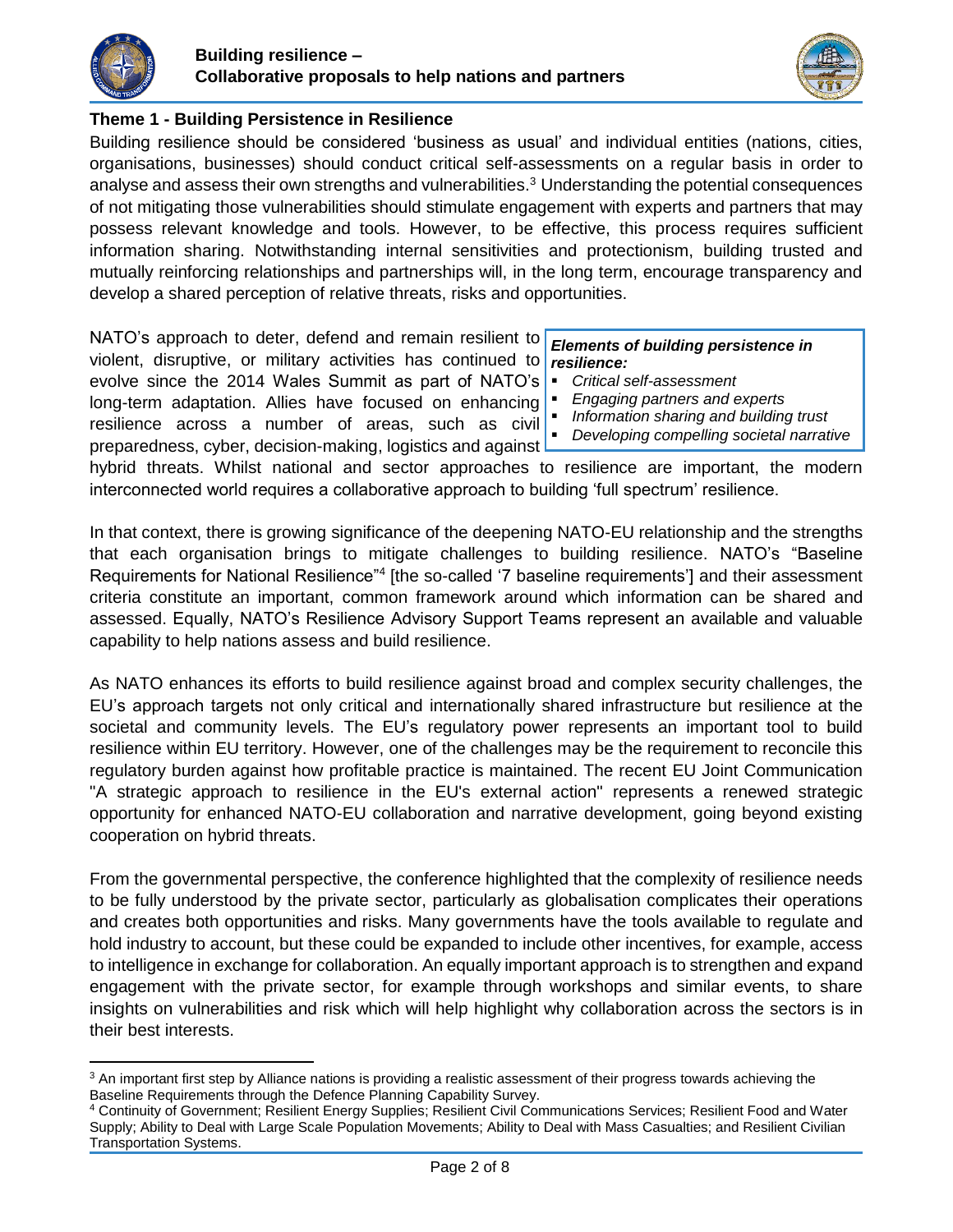



Inherent in achieving collective alignment based on shared goals (objectives, interests, incentives and coercion) is improving communication and information sharing through cross-sector networks. In this regard, the civil, private and military sectors should no longer view each other as opposing or in competition, but mutually reinforcing, complementing and collaborative sectors. Information sharing and trust would encourage transparency, engender reciprocal relationships and new ways of thinking, planning and cooperation. Resilience built upon trust may also help a move away from relying purely on governments for crisis management responsibility and industry for continuity of supply. Alongside regulation, mechanisms such as the adoption of 'Call off contracts' or Memoranda of Understanding that include mandated sharing would be important in driving such initiatives forward.

An important part of building persistence in resilience is developing a compelling, joint narrative aimed at our societies and partners – why resilience matters to our citizens and actors across the civil, private and military sectors. Social capital<sup>5</sup> is a key capacity to deal with shocks and stresses at the national level. Governments and institutions must get better at informing and involving their citizens in order to realise that capital. Therefore, there is a need for openness and transparency about the threat and its urgency. Engineering a shared narrative requires strong leadership, clear policies and protocols but also an active outreach policy.

Related to this is the more centralised option of developing resilience through the concept of total defence. This involves utilising the totality of resources for national defence and engendering a shared sense of responsibility in a national and organisational context. In the total defence concept, acknowledgement of individual, corporate and organisational responsibility within a nation is clearly articulated and understood, in turn helping identify where capacity and capability lies and how it can be harnessed.

### **Proposals**

1A. NATO and the EU should jointly map their resilience efforts against the 7 baseline requirements to understand areas of overlap and where further cooperation may add value. A follow-on could involve small-scale, cross-sector exercises/workshops to further develop understanding and identify any synergies.

1B. NATO and/or the EU should provide a trusted forum through which actors, from across the civil and private sector, can collaborate, share information, knowledge transfer and promote best practice.

1C. Governments should be encouraged to adopt a more integrated approach to planning and crisis management. An optimised approach would include civil, private and military sector involvement.

1D. Governments should be encouraged to identify where private or foreign ownership of critical national infrastructure may impede availability of resource in a contested environment and mitigate accordingly.

1E. Having identified where interdependencies lie, EU tools and instruments (for example in the legislative and financial domains) could be further developed to mitigate multi-region and crossborder critical systems/infrastructure vulnerabilities.

 $\overline{a}$ <sup>5</sup> Which could be considered as the capacity and expertise contained within society.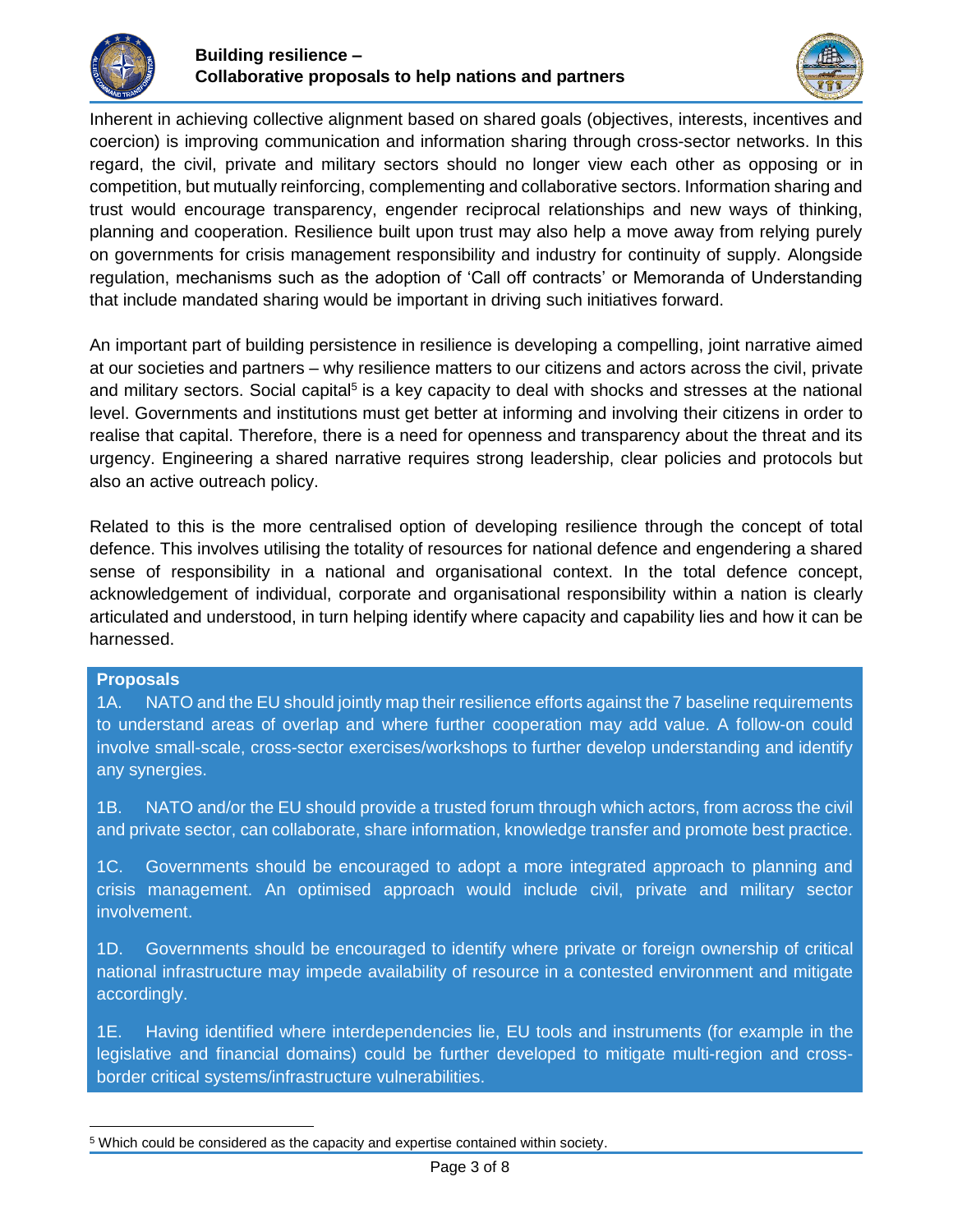

 $\ddot{\phantom{a}}$ 



# **Theme 2 - Considering Resilience as a Capacity**

Resilience should be viewed as a capacity, constituting an ability to absorb shocks, adapt to the changes in the environment and transform governance, structures and operations to withstand emerging and future challenges. $6$  This capacity represents an aggregation of the essential physical, cognitive and virtual components of resilience needed to prevail against current and emergent threats. Achieving it requires a common vision of strong leaders, shared sense of responsibility and cross-sector champions who are prepared to take control in order to encourage innovation, drive effective change and sustain progress.

Leadership, vision and innovation were considered key to driving the interdependency debate forward. They engender an ability to think at the systems level and adopt a more holistic approach in order to build systemic stability (assets and population). Respected national or international institutions must ultimately mandate change agents to deliver proposals and then find

#### *Requirements for building resilience as a capacity:*

- *Common vision of strong leadership*
- *Innovation*
- *Creativity in procurement*
- *Cross-sectorial champions*

strong leaders to execute them based on the reality of today and relevance for tomorrow.

During the conference, the problem-solving ability of the private sector was acknowledged, as was their importance as the drivers of innovation; a critical tenet in building resilient capacity. Naturally there is a 'profit versus public good' equation to be considered, but equally there is a balance between stifling innovation through narrowly scoped regulations and minimising vulnerabilities and risks to wider society. It is also important for the military to understand how to harness the positive effects of capital markets for the private sector. For example, articulating the need for a capability rather than a platform will allow the private sector to generate more innovative solutions. For the military, procurement revolves around the ability to show that it has the necessary capabilities in order to initially deter, but then to respond in times of crisis, as recently demonstrated with the deployment of troops to the Baltics and Poland. Twenty years of under-funding and over-reliance on private sector logistics have left an organic deficiency.

Concerns that the private sector may not have the capacity to cope with a surge in military requirements or mobilisation must be mitigated, as should the implications of the private sector operating in a contested environment. Part of the solution inherently lies in sharing classified plans with the private sector for logistics, perhaps moving from *in-time* to *in-place* models and working better together in times of crisis for rapid resupply and reinforcement. Importantly, and particularly within the European theatre, overcoming challenging legal issues to provide flexibility for services to the military becomes an integral piece of the framework for better collaboration. The private sector's contribution to building resilience should be an integral part of the narrative.

<sup>&</sup>lt;sup>6</sup> The three critical capabilities of absorb, adapt and transform are referenced by The Rockefeller Foundation and in USAID's ['Community Resilience Framework'](https://agrilinks.org/sites/default/files/resource/files/FTF%20Learning_Agenda_Community_Resilience_Oct%202013.pdf) as long term integrated commitments necessary for improving resilience. Frankenberger, Mueller, Spangler, and Alexander. *Community Resilience: Conceptual Framework and Measurement Feed the Future Learning Agenda* (Rockville, MD, Westat, October 2013), 17.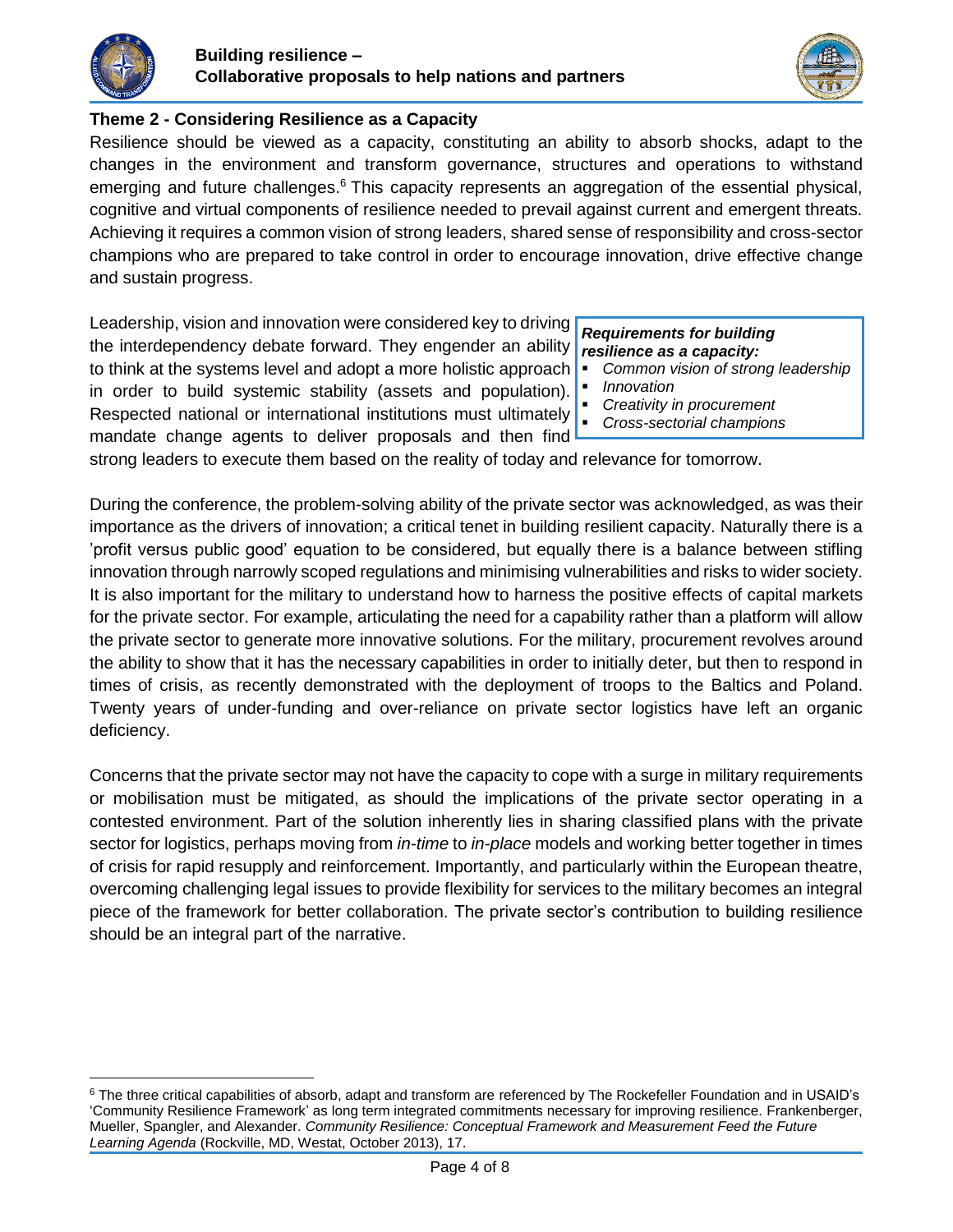



The perception of risk has become prominent in the resilience debate. Because each actor, whether individual, municipal, national or organisational, will perceive risk from a different standpoint it is extremely unlikely there will ever be a shared perspective; more realistic is a common and mutual understanding of requirements. By identifying, sharing and mitigating the common requirement, mutually acceptable solutions are more likely to be found.

In simplistic terms this will enable a more holistic approach to risk management and therefore help underscore how risk within this complex environment can be insured – an incentive in itself to the private sector. This requires good data, timelines, predictability and historic occurrence to build or adapt an existing resilience measurement model against which insurance may be applied. In a period of austere economic conditions the debate of who pays, under what conditions and how organisational resilience is quantified against a common standard highlights the potentially growing importance of insurance within the debate.

Because each sector considers resilience in a subtly different manner, it is considered important to empower champions with a broad cross-sector knowledge on resilience to take control within and between sectors and in doing so, drive consistency and coherence. Knowledge transfer and deeper cooperation amongst and between partners across all the sectors will provide solutions, especially where mutual trust and understanding have been engendered.

## **Proposals**

 $\overline{a}$ 

2A. Nations and institutions should consider appointing 'champions' across sectors who are able to advocate, translate and articulate the interdependency challenge. In an ecosystem of transparency, these leaders should be empowered to represent and liaise across sectors and between levels.

2B. Resilience related initiatives should be documented and ideally be centrally coordinated to the best extent possible. This will add consistency and coherency to the development of a common approach to the resilience challenge.

2C. NATO should further develop and, where necessary, expand its communities of interest in order to develop a deeper understanding of interdependency. Such communities should seek to utilise the intellectual and innovative capacity of relevant Centres of Excellence. Similar models could be adopted by nations.

2D. The 100 Resilient Cities<sup>7</sup> programme aggregates demand for new equipment, products and services. NATO and nations could analyse this and existing models in order to aggregate demand for the private sector. This will encourage a forum for knowledge transfer and will drive innovation.

2E. By utilising expertise that resides within the private sector, governments and institutions (including NATO and the EU, and their specialised agencies) may find ways to connect to expertise that enhance public-private partnerships and cooperation.

<sup>7</sup> Pioneered by The Rockefeller Foundation, the '100 Resilient Cities' programme helps cities around the world become more resilient to the physical, social and economic challenges that are a growing part of the 21st century. The City of Norfolk was one of the world's first members. http://www.100resilientcities.org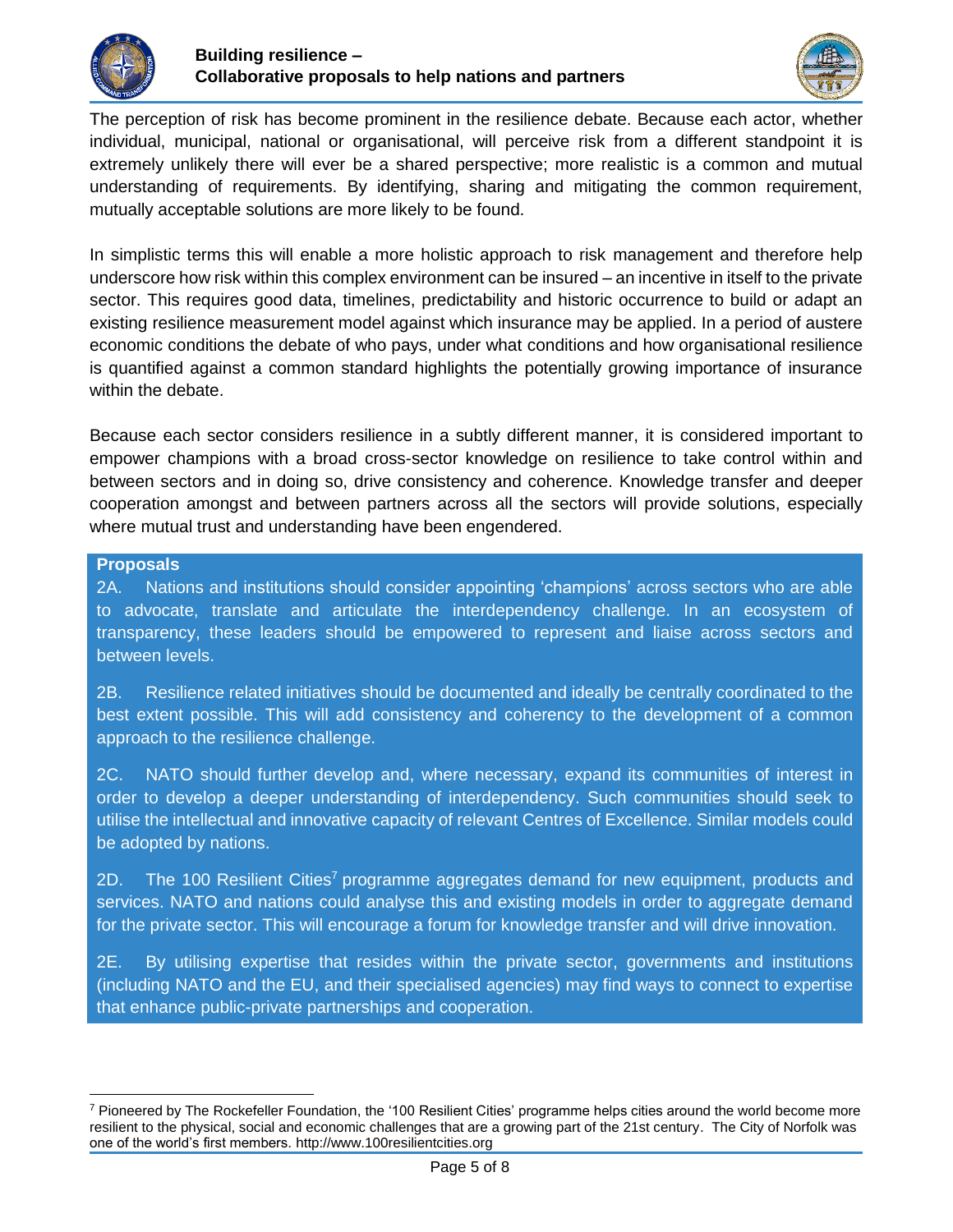



# **Theme 3 - Developing Integrated Education on Resilience**

Education and learning are fundamental building blocks in achieving resilience, developing our shared awareness and helping us understand risks and accept the subsequent actions. Educating individual citizens to comprehend the complexity and challenges of the contemporary environment can lead to a more resilient society. At the strategic level, education and shared awareness enable the collaborative dialogue required to reveal the mutually supporting tools and mechanisms necessary to build resilience. Integrated education on resilience brings together different actors and encourages shared learning, enabling them to embrace and harness different perspectives and realise potential benefits.

The importance of education and shared awareness in a contested environment are aptly illustrated when described as the 'best weapon against manipulation'. This implies that by creating 'informed and engaged' citizens, they become the fundamental building blocks of a more resilient system or society.

## *Education on resilience:*

- *Enhances understanding of contemporary threats*
- *Enables collaborative dialogue*
- *Creates 'informed and engaged' citizens*
- *Maximises efficiency of training*

NATO is integrating civil preparedness into military planning and exercises, but the issue of interdependencies demands that more effort be made across all three sectors in understanding how to accurately exercise resilience. A coordinated and combined training strategy requires trust, transparency, declassification, courage and strong leadership, all developed through education. Education improves the ability to maximise the effects of exercising and training in the complex and sub-optimal circumstances indicative of the contemporary security environment.

### **Proposals**

3A. NATO and the EU should strengthen their engagement with academic institutions to discuss and promote the topic of interdependencies in resilience. The NATO Defence College and NATO School Oberammergau represent two easily accessible institutions where the theme could be addressed as a model for further development.

3B. Workshops at the national and sector level are a component of developing best practice. Building on current NATO efforts, such events should continue to be conducted and their scope widened, with nations and institutions encouraged to inform NATO and the EU of their outcomes.<sup>8</sup>

3C. In order to assess collective progress across domains, consideration should be given to creating a commonly understood roadmap/blueprint. This could include Key Performance Indicators (KPI) for all parties against which targets/achievements can be realised and a narrative drawn.

3D. A coordinated and combined training strategy should be developed, that is able to examine and exercise the resilience challenge, beyond civil preparedness to include cross-sector contribution and participation.

3E. To raise public participation in efforts to improve resilience, NATO, the EU and nations should use all forums to advocate the nature of the threat and help instil societal resilience.

 $\overline{a}$ <sup>8</sup> Examples of recent national initiatives include a NATO seminar hosted by Romania focused on 'Implementing the Seven Baseline Requirements', and a bilateral workshop hosted by the Czech Republic and Finland which examined the training aspects of building resilience.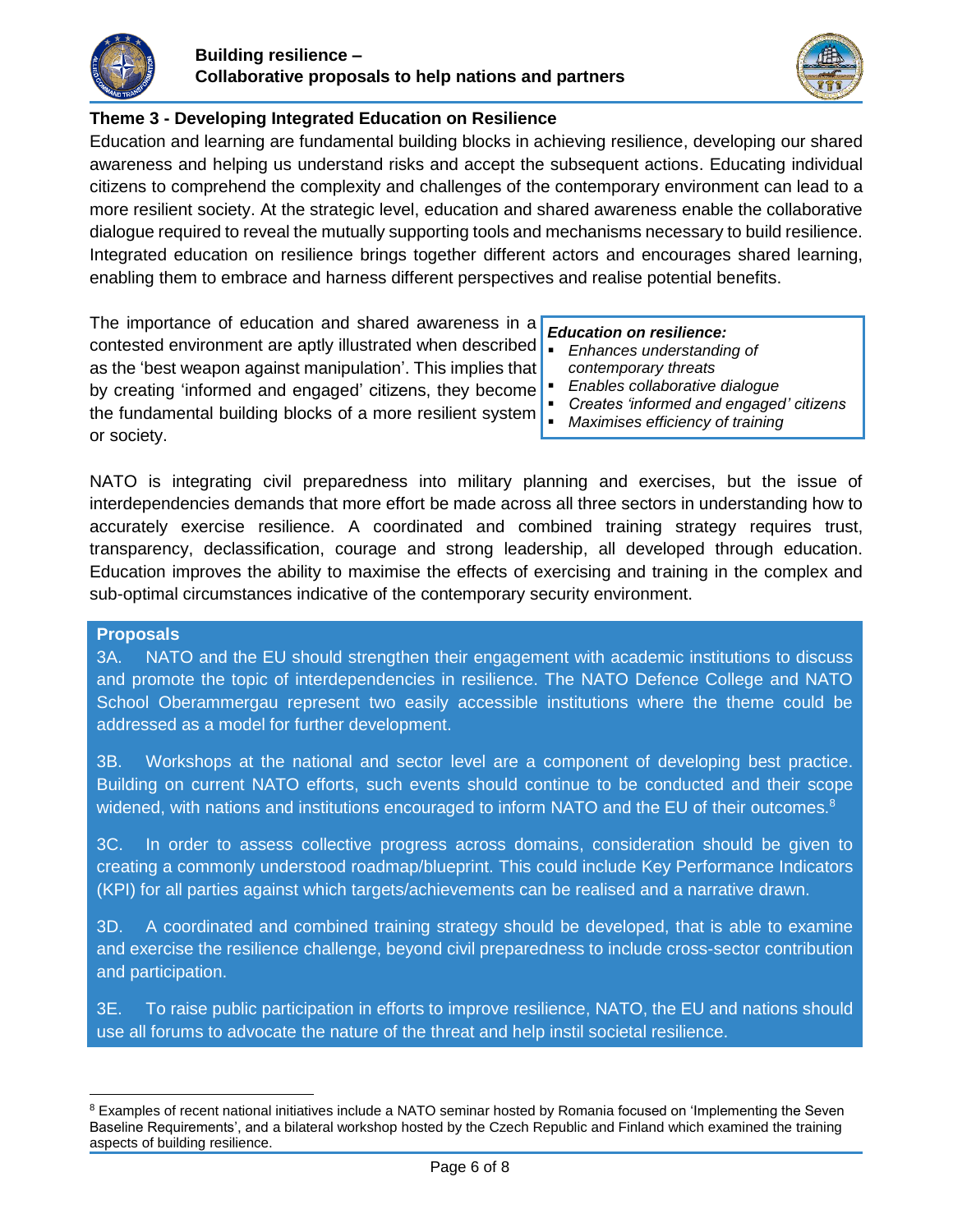



## **Theme 4 - Expanding Experimentation, Modelling and Training to include Resilience**

Identifying, mitigating and managing risks are important factors in achieving resilience, but should not be viewed in isolation. In order to gauge our resilience, training should be tailored to replicate the realities of the complex environment and systems exercised to the point of failure. Such training must also take into consideration the interdependency of systems and how a failure in one adversely impacts other systems. Furthermore, stimulating connectivity between the sectors requires modelling and simulation of risk and the critical elements of resilience  $-$  the ability to resist and recover.<sup>9</sup> Modelling and simulation could also provide useful tools to quantify, monetize and insure against risks.

Modern resilience requires a more holistic approach to modelling and simulation, encapsulating the physical, cognitive and human factors. As well as examining the  $\blacksquare$ security environment, simulation should draw out the impact of investments, human behaviours, perceptions and

## *Training resilience requires:*

- *Replicating today's complex environment*
- *Exercising systems to the point of failure*
- *Simulating and modelling against known risks and vulnerabilities*

policies in the context of crises within systems and the population. Testing should determine how physical systems would behave/endure and how or what the impact/influence on the population may be and help develop mitigating mechanisms. Many resilience measurement models already exist,<sup>10</sup> particularly within the private and civil sector and should be examined to help mitigate todays challenge rather than instinctively look to invent further methodologies. Adapting those models to address contemporary problems requires analysis and is complex, but is necessary to determine best practice.

At the city level, building resilience necessitates a joint domain approach. Cities offer a manageable representation of complex systems that can be modelled using real-time data. The conference generated discussion around how cities could work more with global governance institutions such as NATO and the EU, open new areas of joint interests and work to build resilience.

### **Proposals**

4A. Exercising to failure is a concept that should be introduced. By testing the system to breaking point, our understanding of precise vulnerabilities and the potential cascading effects across sectors will be better understood and mitigated.

4B. A programme of applied research should be conducted to map existing resilience measurement models, helping to identify where further resource is required to optimise balance of investment.

4C. NATO and the EU should consider conducting a full training needs analysis to understand, within sectors, where interdependencies in resilience can be mitigated. Nations and the private sector should also be encouraged to scope national and commercial exercises and risk assessments.

4D. A series of scenario-driven table top exercises should be conducted within or between sectors and at all levels to proliferate the theme of interdependency. NATO, EU and governments would be the natural leads, although civil and corporate institutions should also be encouraged to lead.

4E. NATO could utilise HQ SACT's relationship with the City of Norfolk<sup>11</sup> and private sector conference participants to conduct table top exercises that examine the urbanisation model. The results could be scrutinised for wider utility across the 100 Resilient Cities network and used as a test case for broader city-level engagement by global governance institutions.

 $\overline{a}$ 9 Resist entails enhancing preparedness and mitigating known risks, whilst recovery requires agility and responsiveness. <sup>10</sup> The Resilience Measurement, Evidence and Learning Community of Practice identifies 45 resilience measurement frameworks. Overseas Development Institute. *[Analysis of Resilience measurement frameworks and approaches](http://www.fsnnetwork.org/sites/default/files/analysis_of_resilience_measurement_frameworks_and_approaches.pdf)* (2016). <sup>11</sup> Norfolk, home to international, national and regional economic and military assets, is uniquely positioned to serve as a testing laboratory for interdependency analysis at a manageable scale.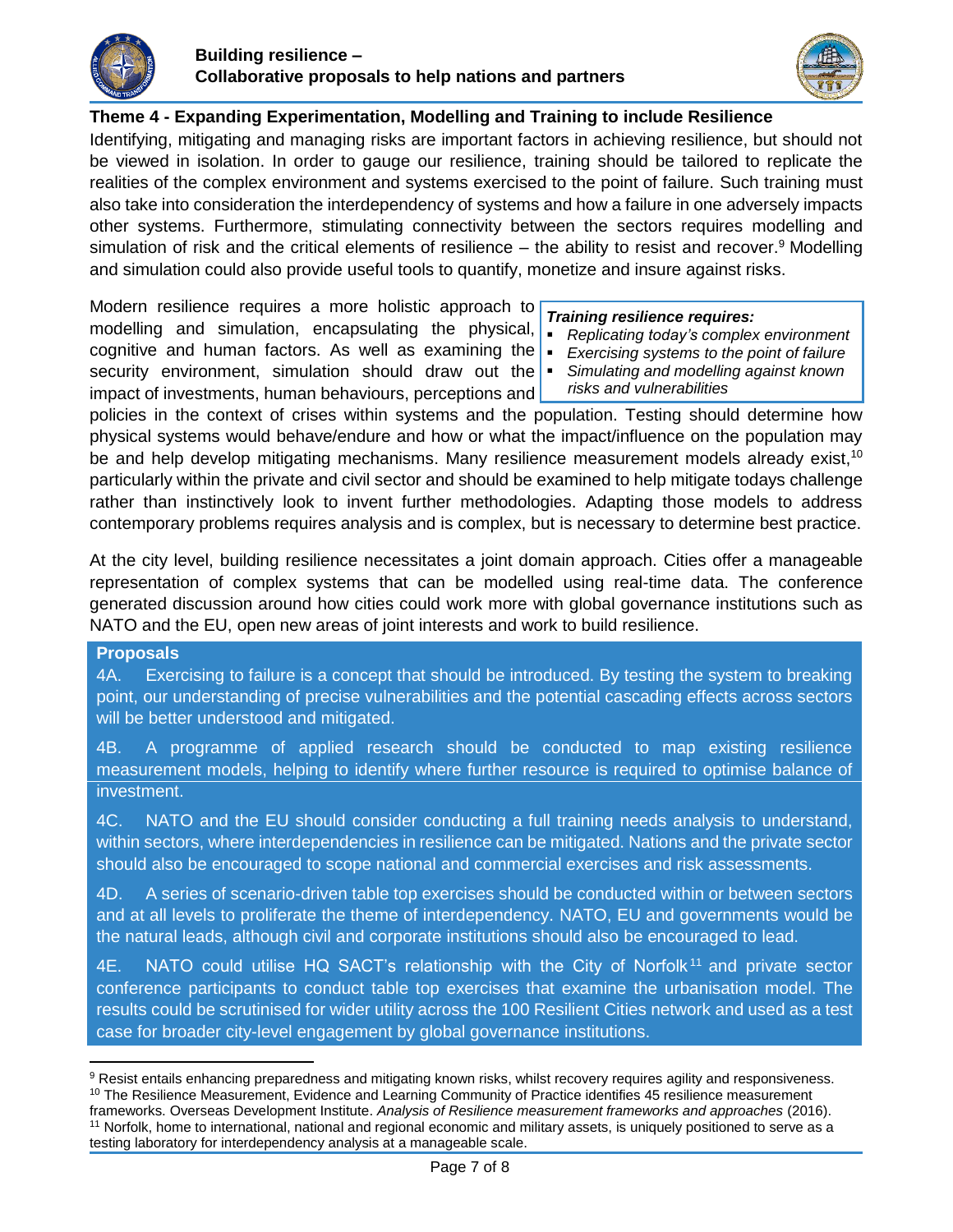



## **SUMMARY**

Building resilience demands persistent interconnectedness between the civil, private and military sectors. The conference identified four themes that demand further development and analysis in order to strengthen and expand the ongoing work by NATO and cooperation with the EU. Failure to address the issue of interdependency in resilience across the sectors may well induce strategic risk within the Alliance and the EU. The proposals and next steps identified in this paper describe a plausible and pragmatic approach to help mitigate these risks and promote self-improvement.

Resilience should be considered as an Alliance capacity. In developing that capacity, nations and institutions must develop a shared understanding of the challenges, through collaboration to more effectively absorb strategic shocks, adapt to change and contribute to NATO-wide transformation.

Building persistence in resilience requires critical self-assessment of individual and joint vulnerabilities. The Alliance should further develop its network of partners able to share information in order to build trust and transparency. A programme of integrated education on resilience would develop shared awareness, enhance individual and collective knowledge of the threat, enable collaborative dialogue and induce a more engaged approach by citizens and society at large.

Understanding resilience and the issue of interdependencies requires the replication of the complex modern environment in the training arena. An arena which must be able to exercise systems in a manner relevant to all sectors and reach the point of failure in order to measure collective resilience. This should be achieved with the aid of modelling and simulation to develop best practice in both capability development and education and training.

In order to generate momentum, the proposals contained within this paper should be taken forward to demonstrate that they can add value to the private and civil sectors. The most rapid indicators of intent would be in the form of follow-on workshops, table top exercises, or similar educational events. To be most effective, events should ideally be coordinated, or at least recorded centrally. This will begin to build consistency and coherence, which is vital in bringing all parts of the resilience ecosystem together.

Improving our approach to NATO-wide resilience will contribute to both transformation and deterrence. A full spectrum approach to resilience is an urgent matter for the Alliance, EU and communities at large in order to safeguard our future security and prosperity.

### **Acknowledgement**

Supreme Allied Commander Transformation and the Mayor of Norfolk acknowledge the support of [Oakas Ltd](http://www.oakas.co.uk/) in leading conference analysis and initial development of this paper.